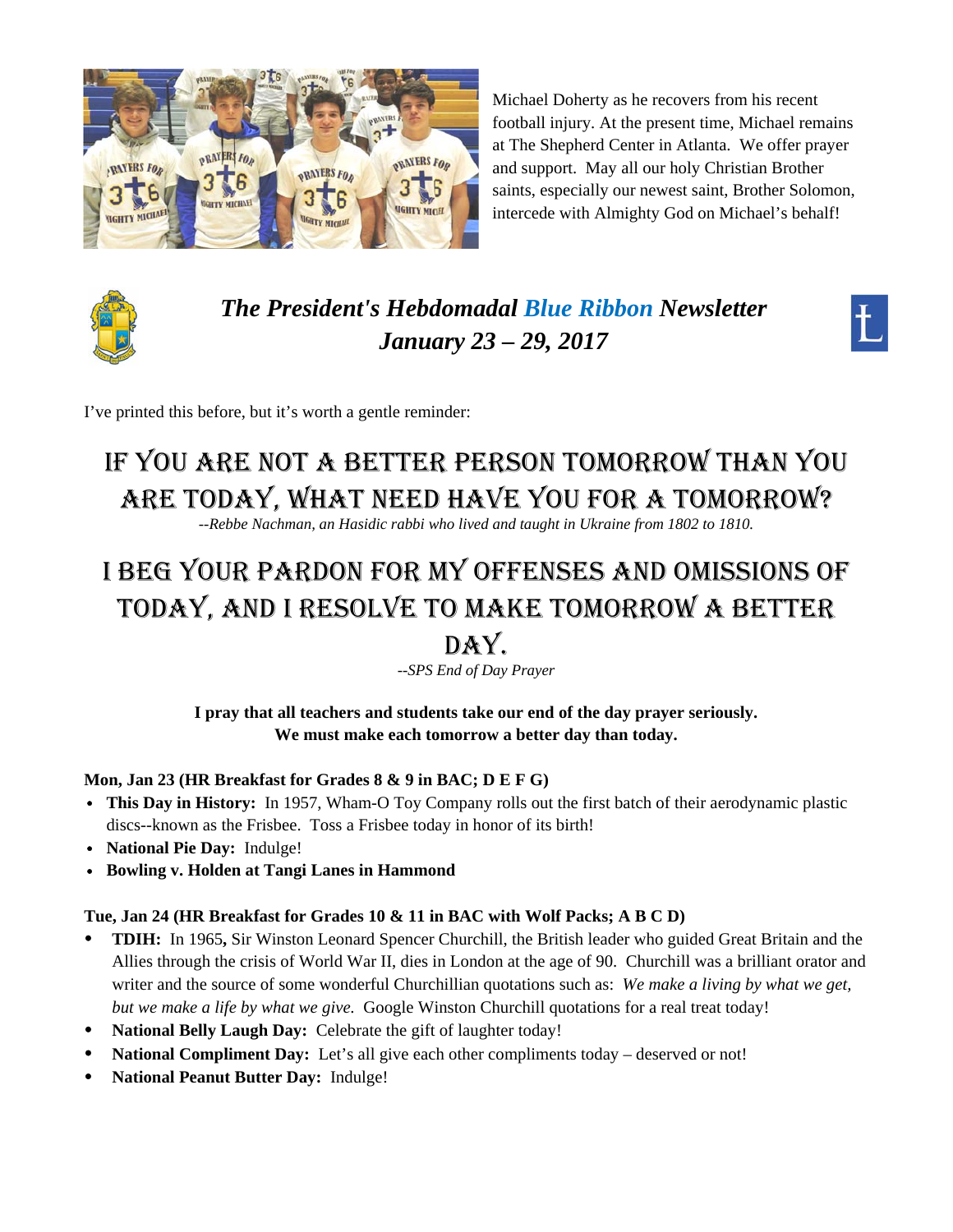- **Right to Life March:** A group of Wolves travels to Washington, DC today with other students from the Archdiocese of NO to participate in this annual event. They return Sunday. I am proud of these students and support them in their "right to life" stance. I thank the following for their participation: **Patrick Napier, Rhyne Sepcich, Blake Bollinger, Charlie Layman, & Gavin Sabathier, & Mr. Roger Bacon.**
- **Soccer:** Varsity v. Mandeville (7)
- **Basketball:** 9<sup>th</sup>, JV &Varsity v. Fontainebleau (starting at 5)

#### **Wed, Jan 25 (Feast of the Conversion of St. Paul; E F G A)**

- **Mass 7 am; encourage your son to join us! It's over by 7:30 at the latest. I was very pleased with the increased attendance last week and hope it continues – and grows.**
- **Basketball:**  $9<sup>th</sup>$ , JV & Varsity v. Madison Prep (starting at 5)

#### **Thu, Jan 26 (Regular; B C D E)**

- **TDIH:** In 1725, Pope Benedict XIII recognized the Institute of the Brothers of the Christian Schools as an official Religious Congregation of the Church. De La Salle had died five years earlier and the Brothers' future was unsure. Church approval, therefore, provided them with legitimacy, purpose, & promise. We continue that work here at SPS.
- **Career Day (morning only) for Juniors**
- **Mu Alpha Theta Induction Ceremony**

#### **Fri, Jan 27 (HR Breakfast for seniors in Cafeteria; F G A B)**

- **TDIH:** In 1973, the United States, South Vietnam, Viet Cong, and North Vietnam formally sign "An Agreement Ending the War and Restoring Peace in Vietnam" in Paris bringing America's most unpopular war to an end.
- **TDIH II**: In 1756, Wolfgang Amadeus **Mozart** was born. Listen to some Mozart today!
- **Chocolate Cake Day:** Indulge and enjoy!
- **UN International Commemoration of Holocaust Victims:** On each Jan 27, the UN remembers the Holocaust of WW II. The day also commemorates when Soviet troops liberated the Nazi death camp Auschwitz-Birkenau in Poland on Jan 27, 1945. From the website: *This year's observance is centered "Journeys through the Holocaust". This theme recalls journeys taken during this dark period, from deportation to incarceration to freedom, and how this experience transformed the lives of those who endured it. These are stories of pain and suffering, yet ultimately also of triumph and renewal, serving as a guiding force for future generations. Each person who becomes aware of this history will no doubt reflect upon his or her own capacity to turn compassion for others into decisive and heroic action in their time of need.* We must use teachable moments this week in to remind students of this horrible stain on the history of the world – and to pray such hatred never again occurs.
- **Swimming Awards Banquet (6 pm in cafeteria)**
- **Soccer:** Varsity v. Fontainebleau
- **Basketball:**  $9<sup>th</sup>$ , JV & Varsity v. Northshore (beginning at 5)

#### **Sat, Jan 28**

- **St. Thomas Aquinas** was a Catholic intellectual giant. My personal favorite St. Thomas story is when he said that he learned more by kneeling at the foot of the crucifix than from all his university studies.
- **TDIH:** In 1986, the space shuttle *Challenger* explodes after liftoff, killing seven astronauts aboard.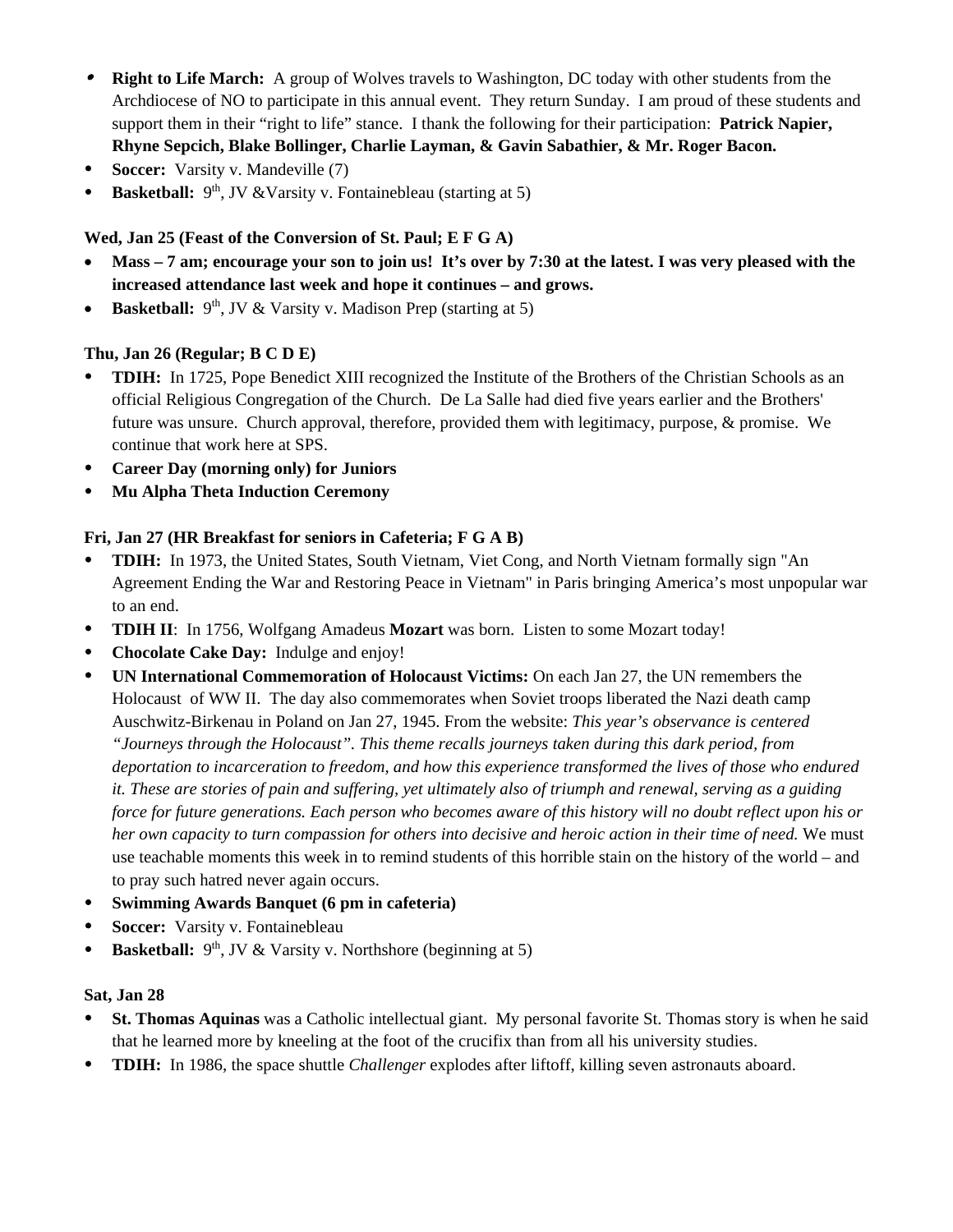- **Fun at Work Day:** Have fun today at work! I have fun every day by working at Saint Paul's (well, almost every day!)
- **National Blueberry Pancake Day:** Enjoy!
- **National Kazoo Day:** To celebrate 165 years of kazoo playing in America (the kazoo was first introduced at the George State Fair in 1852), toot away today!
- **Basketball:**  $8^{th}$  v. Rummel (10) & Shaw (11) at DLS in NO.
- **Soccer:** 8<sup>th</sup> & 9<sup>th</sup> at Jesuit's Jack Ryan Stadium
- **Lacrosse:** JV A & B & Varsity in All State Sugar Bowl Tournament in Hammond
- **Basketball:**  $9<sup>th</sup>$  v. Franklinton (11:30)
- **Rugby v.** Bro. Martin (details TBA)
- **Wrestling:** Dale Ketelsen Memorial Tournament in Old Gym

#### **Sun, Jan 29**

- **TDIH:** In 1845, Edgar Allan Poe's "The Raven," is published. Enjoy rereading the poem today. "Nevermore!"
- **National Puzzle Day:** Work a puzzle today! A crossword, jigsaw, or any type will do fine. Enjoy!
- **National Corn Chip Day:** Eat a corn chip today! Did you know the corn chip was first marketed in 1961?



*Luke battles for the ball v. Slidell (photo courtesy of NOLA.com)* 

#### **Grades, Exams, Report Cards, Honor Roll Breakfasts, etc.**

- **Report Cards** have been emailed. Let me know if you did not receive a report card. There are no parentteacher conferences until Feb 6, so email any concerns to teachers.
- **Semester Exams** DID NOT lower most student averages. The overwhelming number of students earned the same grade on exams that they had going into exams. There were a few exceptions – on BOTH ends of the spectrum (students who did worse and students who did better.) What the semester exams did accomplish is give your son college preparatory experience.
- **Honor Roll Breakfasts:** We will experiment with a new format:  $8<sup>th</sup> \& 9<sup>th</sup>$  will be on same day in the Briggs Assembly Center and 10th  $\&$  11<sup>th</sup> will be on same day in the Briggs Assembly Center. We will have multiple serving lines for efficient serving, so the period should be the same, ending at 8:20.  $12<sup>th</sup>$  grade will remain in the cafeteria. Here's the schedule for the second quarter HR breakfast schedule:
	- o **Mon, Jan 23 –** Grades 8 & 9 in the BAC
	- o **Tue, Jan 24 –** Grades 10 & 11 in the BAC
	- o **Fri, Jan 27 –** Grade 12 in the cafeteria

**2017 - 18 Registration:** Please note the following:

- **Current 8th graders**: registration information will be emailed during the week of January 23. **Current 8th graders planning to return for 2017 - 18 will have until Feb 03 (two weeks) to re-register.** We will offer unregistered sports to new 9<sup>th</sup> grade applicants during February. I need to know your intentions about next year so I know how many new  $9<sup>th</sup>$  graders we can accept.
- **Current 9th 11th grades**: registration will take place in February. More info later.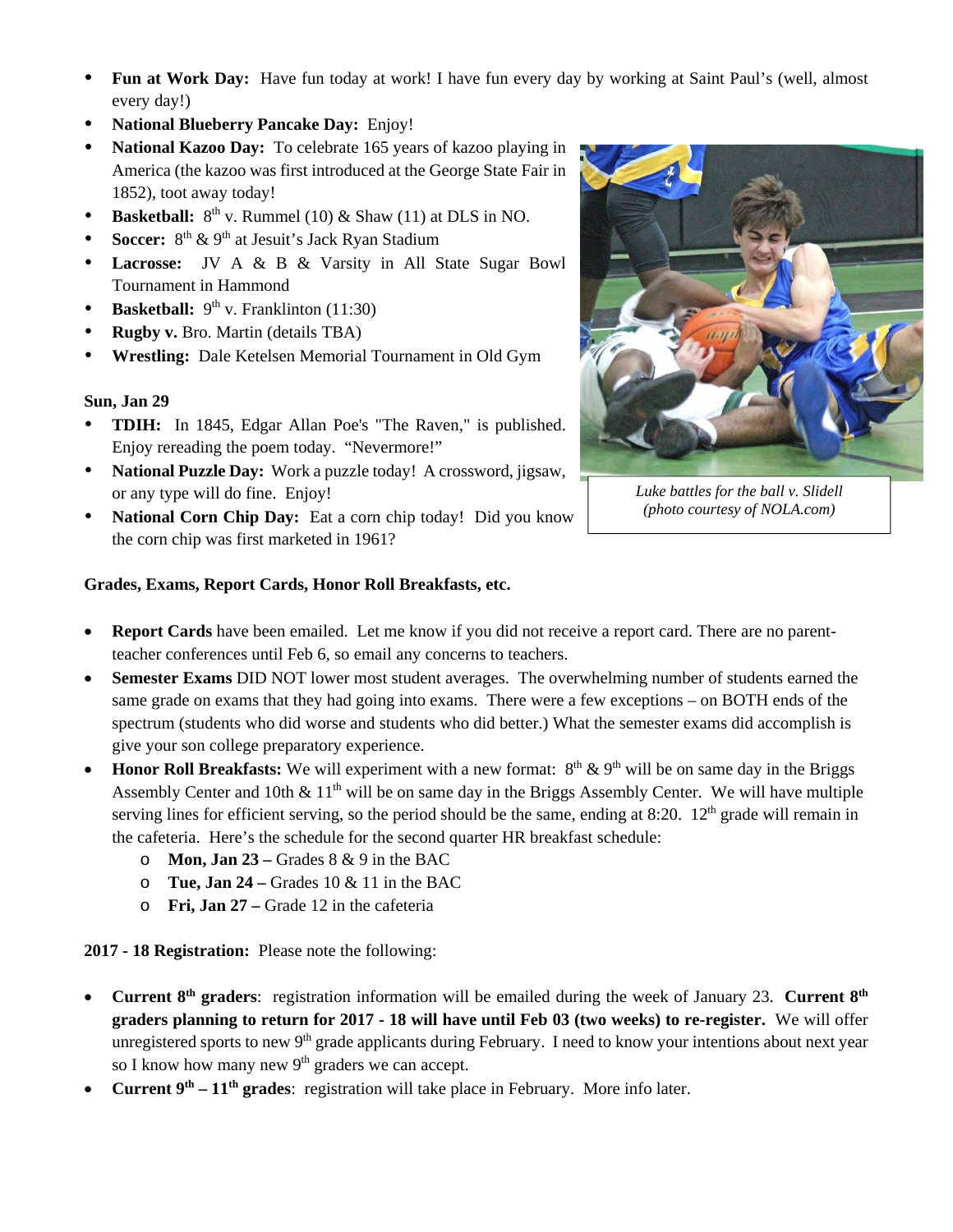- **Current 12th grade**: You don't need to register for SPS for 2017 18! Rejoice!
- **Note the following:** 
	- o **Registration will involve the payment of the \$300 registration fee.**
	- o **Students with outstanding balances on this year's tuition will not be allowed to register.**
	- o **Students who failed first semester will not be allowed to register until credit recovery is done.**

**Warm Hearts Drive:** Sean Noel and members of Lasallian Youth began the annual "Warm Hearts" winter clothing drive. Lasallian Youth will collect gently used winter weather clothing (pants, sweaters, coats, scarves, gloves, etc.) which will go to the less fortunate of our community during the winter of 2017-18. Last year, St. Paul's achieved a record collection of over 1,500 items. Collection stations will be set up in the lobby of the Main School Building, Benilde Hall, and LaSalle Hall. The drive will conclude on Tuesday, January 31. Please contact, Mr. Ramon (*j.ramon@stpauls.com*) with any questions.

**LHSAA:** The Louisiana High School Athletic Association holds its annual convention beginning on Wed, and for the third time in 30 years, I am not allowed to attend -- since it's only for principals, not presidents! So Trevor gets the fun of participating.



*(Photo courtesy of Keren Davis)* 

#### **Musings on Last Week:**

 **Judy Martin's Memorial Service:** The service for long time SPS Social Studies Department Chair was great. It was a fitting tribute to this remarkable Lasallian educator. Judy's family was well-pleased. I am grateful to Brother Ken for the music and, especially, Luke Barwick – who gave a stirring reflection on Judy's love that for her students and SPS.

 **Soccer:** I think we won last week but don't have confirmation. Soccer is not good at giving me scores.

**Basketball:** Congrats to the Varsity Wolves for hard fought games last week against Slidell and Mandeville. The Wolves won great victories over both – a squeaker against Slidell and a comfortable win over Mandy.

 **Craig Ketelsen:** Congratulations to Craig on his being featured in "The Coaches Corner" of the Louisiana High School Coaches Association. There's a very nice article on Craig. Here's the link: http://pub.lucidpress.com/239e74f3-16c5-4c50-906f-2395bc23d171/

- **Wrestling: I know they were active, but I don't have results. I'm sure they did well.**
- **A Busload of Fighting Math Wolves** battled the elements and traveled to Baton Rouge for the Catholic High Tournament. I boarded the bus before they left at 7 am to wish them well and was overwhelmed by the positive spirit that a group of almost 40 students can exude over the prospect of working math problems on a Saturday morning. It's really a sight to see. If you ever want to feel educational excitement, come visit the FMWs on a Sat morning! And they returned home with a FIRST PLACE TEAM win and many individual wins! Geaux Fighting Math Wolves!
- **Lacrosse** played in NO on Sat (unless weather cancelled the games) but I do not have any results.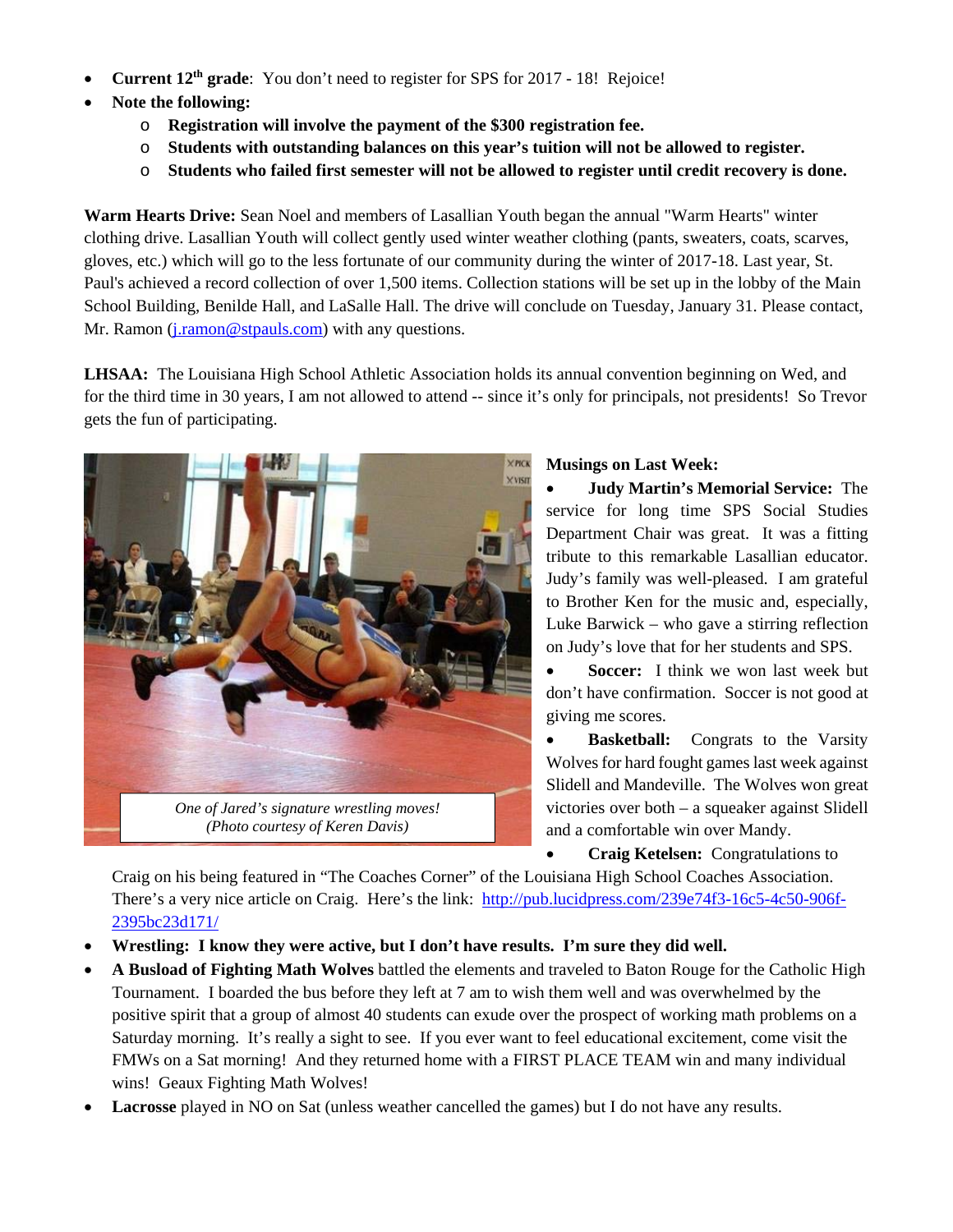- **Coach Terryl Chatham was named Louisiana High School Cross Country Coach of the Year by the** U. S. Track and Field and Cross Country Association**! Congrats, Coach!**
- **Indoor Track: Wolves** ran in the LSU High School Qualifier meet. Eric Coston won the 3200 m run while breaking a meet record. The 4 x 800 m relay team of Jonathan Bertucci, Frankie Durio, Colin Sullivan and Steven Schlottman finish second. Geaux Indoor Track Wolves!

**Annual Fund:** Many thanks to those who have responded to my request. For clarity, I offer the following:

- Almost **all private schools conduct annual funds**; many are high pressured; ours is not but I need your support to keep it from being high pressured.
- The Annual Fund funds tactical, short term projects, e.g. technology, special programs (e.g. engineering). The Capital Campaign funds large infrastructure projects (the \$4 million La Salle Hall renovation and the \$4.5 million new gym.)



*Robo-Wolves finish in 1st Place at Holy Cross Tournament – again!* 

• You may "pledge" your gift and pay later or in installments (monthly, etc.). More and more families are using automatic credit card monthly payments of \$10 or \$20 dollars. WONDERFUL!

 While we don't send requests to grandparents, every year a number of grandparents do donate to the school. **AND WE NEED GRANDPARENT SUPPORT**! **If you would like to inform your son's grandparents of the drive, please do so – or provide me with an address and I'll personally appeal. I'll send them a nice**  "thank you" note, too! Even a small donation (\$5!) is welcome.

- Gifts of stock are welcome.
- **No gift is too small. I repeat: no gift is too small!** What's important is that everyone participates. Of course, no gift is too large!
- If you are contributing to the Capital Campaign or financially supporting SPS in some other way, I understand! Thank you for your generosity. Can you send \$10 to the Annual Fund so I can show an increase in participation?
- Please consider helping if you have not already done so and are in a position to do so. Many thanks!

**Cold Weather:** ONLY SPS cold weather wear is accepted. If you cannot afford one, contact me.

**A SERVE TEN Reminder:** Five service hours are due. Students must fill-out and turn in completed "Serve Ten" forms to the Counseling Department in order to get credit for their service hours. We have been advertising MANY service opportunities. Remember that service hours are mandatory, not optional.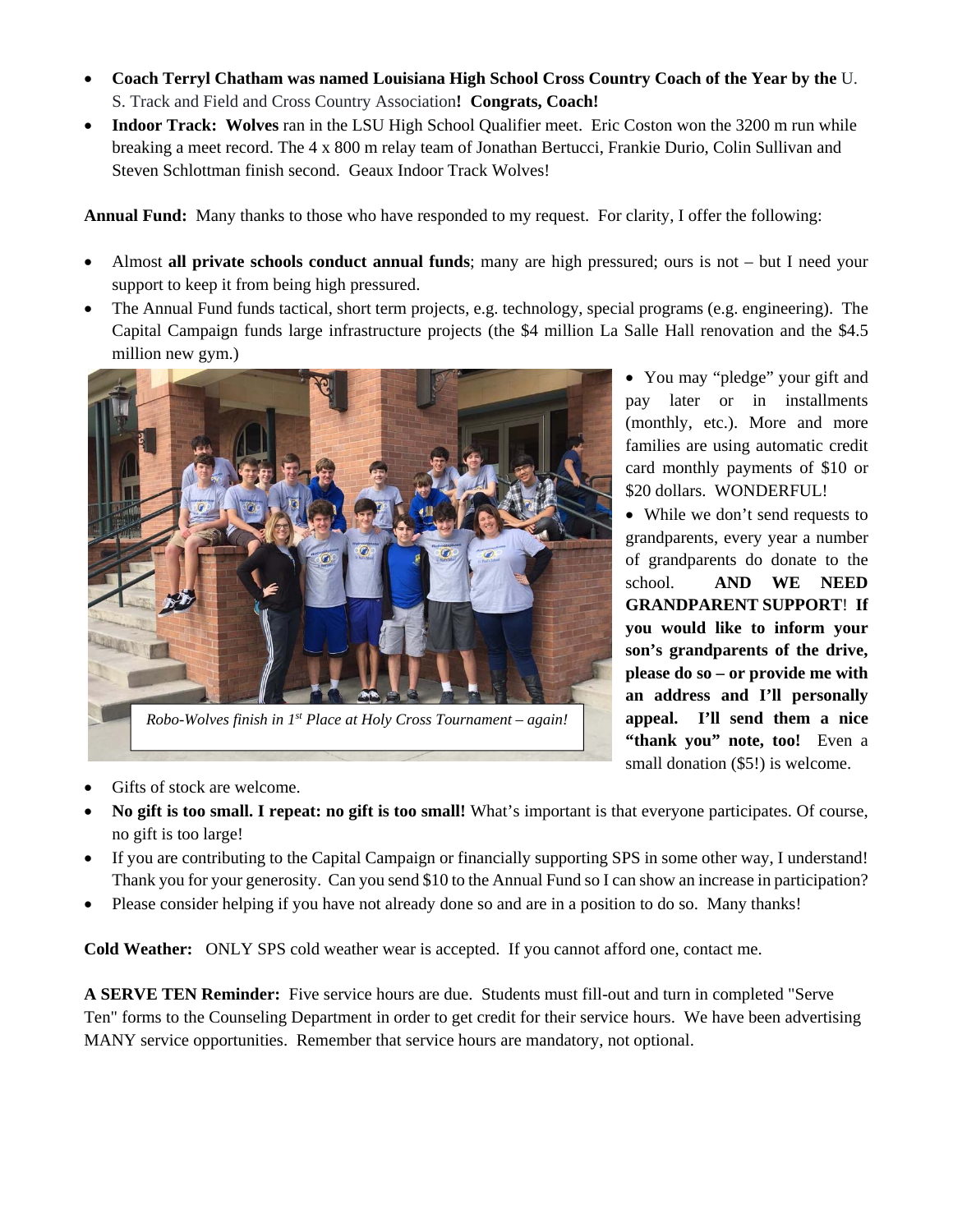**Important Driver's License Requirement:** You need TWO of these: one when your son applies for his learner's permit and ANOTHER when he goes for his permanent license. Several parents have been turned away, not knowing they needed another form. Don't blame me! This is a legislative action.

**2017 - 18 (NEXT YEAR) CALENDAR:** St. Tammany Parish Public School System has set its calendar for next year; we have modeled ours closely on theirs. Here are some important dates:

- **Mon, Aug 07: Full day of class instruction**
- Fri, Oct 06: 1<sup>st</sup> Quarter ends for SPS (11 am dismissal)
- Fri, Oct 06: Grandparent Day (11:30)
- Mon, Oct 16: Fall break. No classes.
- **Fri, Dec 15: Christmas (not winter) holidays begin for SPS at 11:45;**
- **Wed, Jan 03: Class resume; SPS begins second semester**
- Fri, Feb 09: Faculty Retreat (no classes) followed by week off for Mardi Gras/Beginning of Lent Holidays
- Fri, Mar 30: Good Friday holiday followed by week off for Easter Holidays (not spring break)
- Sat, May 12: Graduation for the Class of 2018
- Mon, May  $21 -$ Thu, May 24: Final exams for grades  $8 11$

 **Why the slight discrepancy in dates with public schools? St. Tammany schedules 175 instructional days while Catholic schools schedule 177. In 2nd semester, we will have two extra days.** 

**Power of the Positive Educator:** Jon

Gordon is a motivational expert that works with large companies throughout the US. I recently read his article The Power of the Positive Educator in which he lists seven points that all teachers should adopt in order to be effective. Over the next seven weeks, I'll include one of the points to the faculty. None will be earthshatteringly surprising, but

together they form a nice reminder of our Lasallian approach to education. I respectfully submit that they are good points for parents, too. Here's point one:



*Waleed checks out a book in the library for reading pleasure – a rare sight these days! Congratulate him!* 

*1. Be Positively Contagious – Research shows that emotions are contagious. Sincere smiles, kind words, encouragement and positive energy infect people in a positive way. On the flip side your students are just as likely to catch your bad mood as the swine flu. So each day you come to school you have a choice. You can be a germ or a big dose of Vitamin C. When you choose to be positively contagious, your positive energy has a positive impact on your students, your colleagues and your school culture. Your students will remember very little of what you said but they will remember 100% of how you made them feel. I remember Mrs. Liota and her smile and love and it made all the difference* 

I will try to practice this during this week!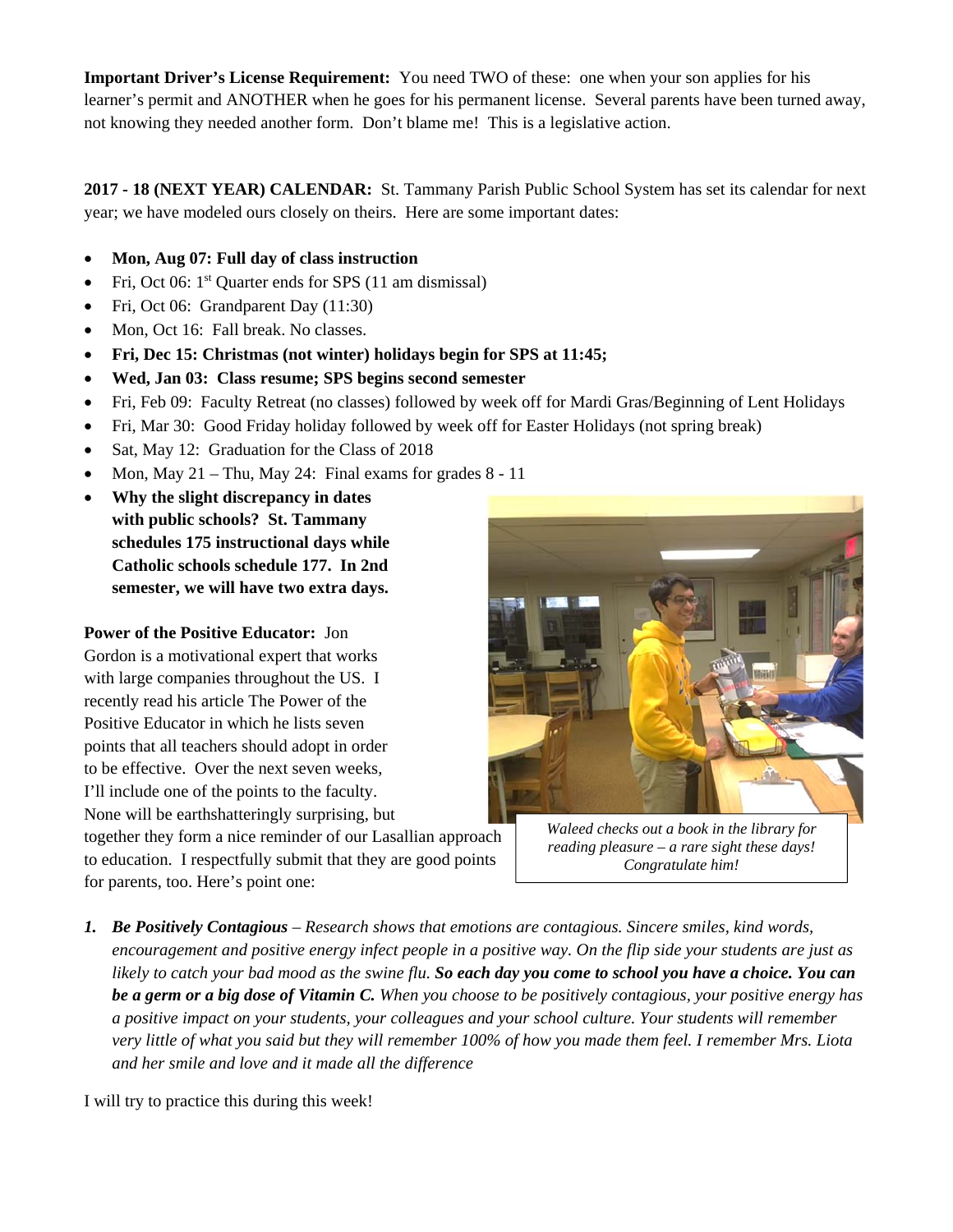**New Year's Resolutions:** Please make the following part of your New Year Resolutions!

- If your son is absent, phone Erin before 9 am at 892-3200, ext. 1280, & **SEND A NOTE when he returns**.
- Have your son check Lost & Found which contains: coats, sweaters, shirts, lunch boxes, belts, etc.

**SPS Social Media:** Want up-to-date news on all of the good things happening at Saint Paul's School? Get event and classroom pictures, latest scores, calendar reminders, and spiritual uplifting by liking our Facebook page https://www.facebook.com/St.Pauls.School.Covington.Louisiana/ or following us on Twitter @SPSWolfpack. The strength of the Wolf is in the pack! Many thanks to Mimi Montiero for maintaining our social media information.

**PLEASE – SAFE DRIVING:** Parents –let's start 2016 with a resolution for safe driving! Set an example for the students! Students – the neighbors are watching (and filming!) and we will take action! This applies at all times: after school, after practice, on weekends, at games, etc. Please obey the traffic laws: speed limit, no tailgating, no texting while driving, no cell phone use during school zone hours, buckle up, etc. Thank you!

**School Zone Cell Phone Ban:** It is illegal to use a cell phone in a school zone while driving. I see some students and parents driving in the morning and using a cell phone. This sets a bad example – and is illegal. Please do not drive on campus during school zone hours while using a cell phone.

**Cash Back Programs:** Please keep the following in mind when you shop:

- Amazon Smile: This website, operated by Amazon, lets customers enjoy the same benefits of shopping on Amazon.com. The difference is that when using AmazonSmile, the AmazonSmile Foundation will donate 0.5% of the price of eligible purchases to the charitable organization of your choice – which we hope will be Saint Paul's School! Click here to shop on AmazonSmile: https://smile.amazon.com/ch/58-1638895.
- Office Depot: We receive a store credit for each of your purchases. Give SPS name or number at the checkout. Our number is officially 70041640 but saying Saint Paul's will do. This will help a lot.
- Box Tops for Education: Each top is worth 10 cents which adds up quickly. Thanks to the Math Department for promoting this painless way to help SPS financially.

**And Speaking of Edline**: Please check Edline regularly for important info about your son's grade and SPS life. *Call Mike Holmes, Edline administrator, at 892-3200, ext. 1044 if you need assistance.* 

**Tutoring:** The National Honor Society offers tutoring each Tue and Thu during ALL of Lunch in LaSalle Hall Room 205 and each Wed and Thu from 7:15AM in LaSalle Hall Room 212. It's easier to be tutored early in the than to wait until later in the quarter. Get a jump on exam study by visiting our NHS tutors! The tutors and friendly and helpful! To borrow a line from a popular commercial "put these men to work!"

**Kehoe-France Northshore Tennis Tournament:** Registration is underway for this annual event, which benefits the Humane Society of America as well as KFN school. The tournament is the weekend of Feb  $3^{rd}$  – 5th at Tchefuncte Country Club. For more info, contact Mr. Brad Humphreys at KFN at bhumphreys@kehoefrancens.com. Or sign up at www.kehoe-francens.com. Registration forms are available at KFN, The Tennis Shop (4626 Hwy 22), or at SPS administration building.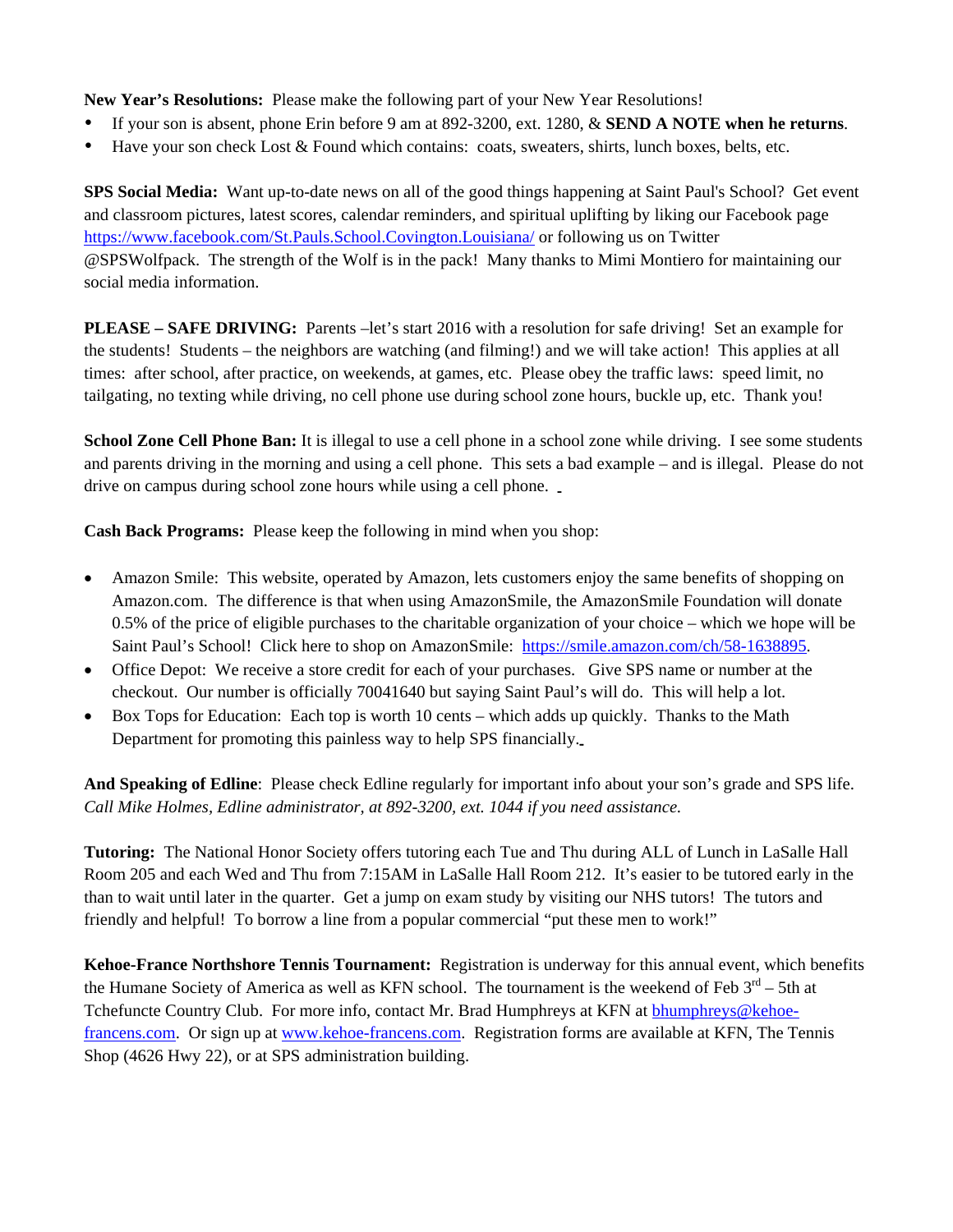In addition, they need some student help on Saturday of the tournament last year. Service hours will be awarded. If your campus minister would allow service hours to be earned again this year, please let me know. Duties would include filling coolers, replacing trash bags, serving lunch and. Call tennis pro gopher duties Kehoe France for info.

**Archdiocese of New Orleans Family Life Apostolate's FATHER-SON HUMAN SEXUALITY PROGRAM** Archdiocese of New Orleans Family Life Apostolate presents a FATHER-SON HUMAN SEXUALITY PROGRAM for fathers and their 12-14-year-old sons on Sunday, March 19, 2017 from 5-8 PM in St. Mary's Hall at St. Peter Catholic Church, Covington. Fathers and sons are invited to grow together in God's gift of human fertility and the wonder of growing up and becoming a man. The program is based on the teachings of Pope Saint John Paul II's "Theology of the Body". Presenters include peers, health care professionals and fathers. Cost is \$25. For more information, please contact St. Peter Office of Religious Education, 985.893.2446 or email ore@stpeterparish.com.

**Gallego & Fernandez Productions: Juniors** Brandon Gallego and Joel Fernandez did an outstanding promotional video for Notre Dame Seminary Graduate School of Theology. It's worth the 3:58 minutes to watch and tech savvy wolves at work. Here's the link: https://youtu.be/r7xhXB3DQkc

**St. Peter Confirmation Program:** It is that time of year again at St. Peter Parish - time to register our sophomores for Confirmation preparation. St. Peter will be registering sophomores wishing to be confirmed in the fall or any juniors and seniors who have not yet been confirmed, this Sunday, January 22nd at 6:30 p.m. in St. Mary's Hall. They need a copy of their Baptismal certificate and a \$100. No one will be denied the sacrament due to the inability to pay the fees. If they have any questions, please contact St. Peter at 504-352-1050.

## **Third Quarter Period Rotation**

#### **January**

- 17 BCDE President's Assembly
- $18 FGAB$
- 19 CDEF
- $20 GABC$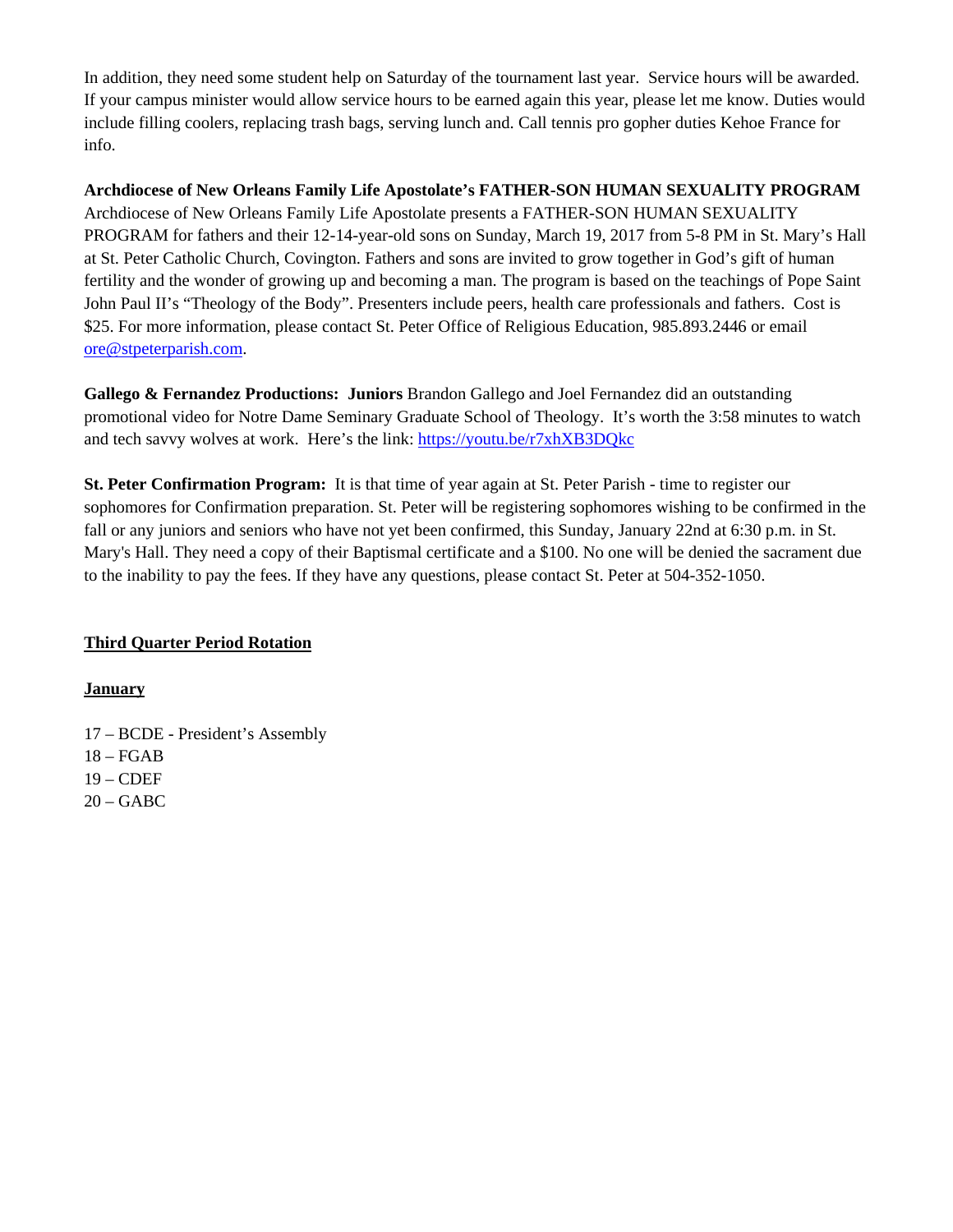- $23 DEFG 8<sup>th</sup>-9th HR Breakfast in BAC$
- $24 ABCD 10^{th} 11^{th}$  HR Breakfast in BAC
- 25 EFGA Feast of St. Paul Mass
- 26 BCDE Career Day in AM for Juniors
- $27 FGAB 12<sup>th</sup> HR$  Breakfast in Cafeteria
- $30 CDEF$
- 31 GABC President's Assembly

#### **February**

- 1 DEFG
- $2 ABCD$
- $3 EFGA$
- 6 BCDE- Parent Teacher meetings 5-7
- 7 FGAB Pack Time
- 8 CDEF
- 9 GABC
- $10 DEFG$
- $13 ABCD$
- 14 EFGA Pre Freshmen in Explore Test
- $15 BCDE 9<sup>th</sup>$  in PLAN Test
- $16 FGAB 10^{th}$  in Pre ACT Test
- $17 CDEF$
- 20 GABC
- 21 DEFG President's Assembly
- $22 ABCD$
- $23 EFGA$
- 24 Faculty Retreat Day no classes

#### **March**

- 6 BCDE
- 7 FGAB Pack Time
- 8 CDEF
- 9 GABC NAPE test for certain  $8<sup>th</sup>$  graders during G
- 10 DEFG End of Third Quarter

Fourth Quarter Period Rotation

#### **March**

- 13 ABCDEFG –St. Joseph Altar
- 14 ABCD President's Assembly
- $15 EFGA$



Last week (Jan 17) was the 60<sup>th</sup> anniversary of the chapel *fire in 1957 in 12-degree weather. The chapel was a total loss.*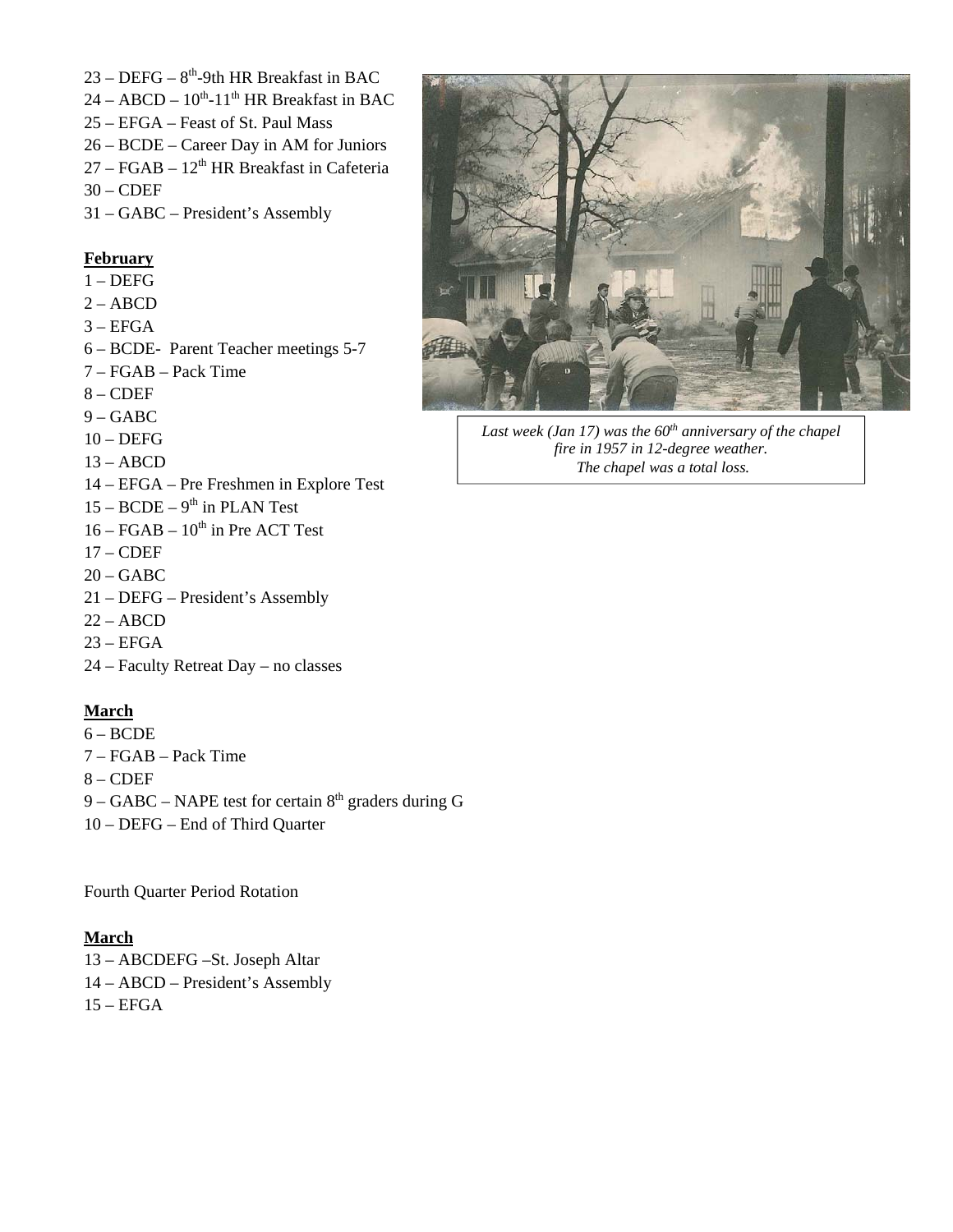- 16 BCDE
- 17 FGAB
- $20 CDEF$
- $21 GABC$
- 22 DEFG
- 23 ABCD Juniors on Retreat/Angola
- 24 EFGA Juniors on Retreat/Angola
- 27 BCDE
- 28 FGAB Pack Time
- 29 –CDEF- 8/9th HR Breakfast in BAC
- 30 –GABC -10/11<sup>th</sup> HR Breakfast in BAC
- $31 DEFG 12<sup>th</sup> HR Breakfast in$

Cafeteria

# **April**

- 3 ABCD Leadership Week
- 4 EFGA President's Assembly
- 5 BCDE Leadership Breakfast
- 6 FGAB- Guest Speaker
- 7 CDEF Feast of St. La Salle
- $10 GABC$
- 11 DEFG Pack Time Teacher Appreciation
- 12 ABCD Passion Play in BAC
- 13 EFGA Mandatum Assembly in Gym
- 24 BCDE
- 25 FGAB President's Assembly
- 26 CDEF
- 27 GABC
- 28 DEFG

## **May**

- $1 ABCD$
- 2 EFGA Pack Time (last)
- 3 BCDE Senior Exams
- 4 FGAB Senior Exams
- 5 CDEF Senior Exams
- $8 GABC$
- 9 DEFG President's Assembly Band Awards in PM
- $10 ABCD$
- 11 EFGA Athletic Awards in AM
- 12 BCDE Academic Awards in AM
- 13 Senior Graduation in BAC 4:00 PM
- 15 FGAB Pre-Freshmen Exams
- 16 CDEF Pre-Freshmen Exams
- 17 GABC Pre-Freshmen Exams
- $18 9 11$ <sup>th</sup> Final Exams begin



*SPS Quiddich played nationally ranked LSU Quiddich team, losing 150-130 a very respectable showing by our Quiddich Wolves!*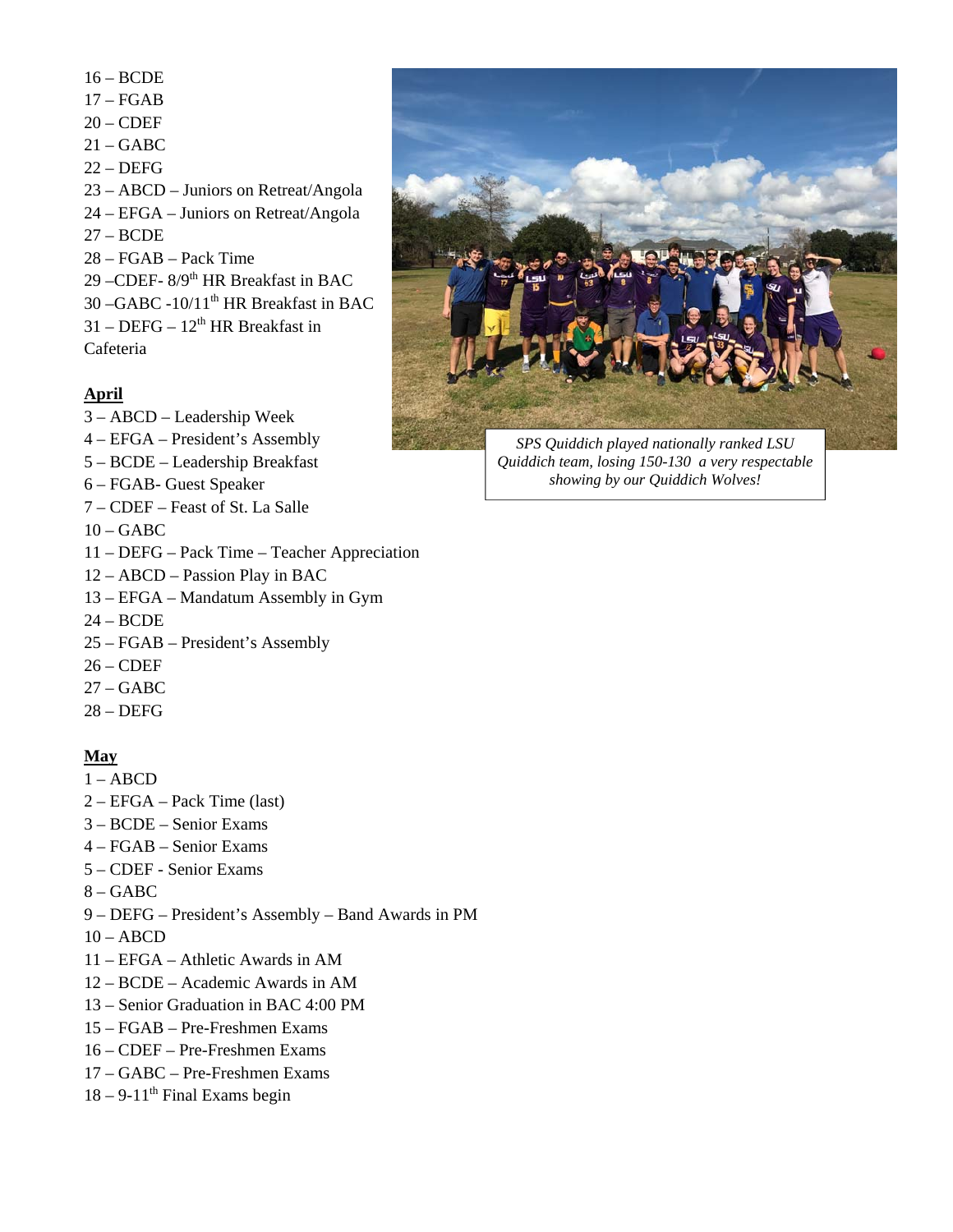- $19 9 11$ <sup>th</sup> Final Exams Pre Freshmen Promotion in BAC at 6:30PM
- 22 Final Exams
- 23 Final Exams
- 24 Records Day

**Junior Noah Seiden** attended the Presidential Inauguration and was interviewed by a Baltimore TV station. Here's the link: http://www.abc2news.com/news/region/baltimore-city/baltimore-area-residents-travel-to-donaldtrumps-inauguration Noah is exactly one minute into the story.

**H of the W:** In honor of Belly Laugh Day on Tuesday:

- *Why did the physics teacher break up with the biology teacher? There was no chemistry.*
- *Why do the French like to eat snails so much? They can't stand fast food.*
- *Girl: Daddy did you know that girls are smart. Dad: No I didn't. Girl: There you go.*
- *A recent scientific study showed that out of 2,293,618,367 people, 94% are too lazy to actually read that number.*
- *A boy breaks on old vase at a rich uncle's house. The uncle gets extremely angry and yells: "Do you even know how old the vase was? It was from the 17th century!" The boy sagged in relief: "Oh, good that it wasn't new.*
- *Police officer talks to a driver: Your tail light is broken, your tires must be exchanged and your bumper hangs halfway down. That will be \$300. Driver: All right, go ahead. They want twice as much as that at the garage.*
- *I've always thought my neighbors were quite nice people. But then they put a password on their Wi-Fi.*
- *Man to lawyer: "What is your fee?" Lawyer: "1000 US dollars for 3 questions." Man: "Wow so much! Isn't it a bit expensive?" Lawyer: "Yes, what is your third question?"* [Sorry, lawyers!]
- *Bob: "I just fell off a 30 ft ladder." Jim: "Are you okay?" Bob: "Yeah, luckily I was just on the first step."*
- *Clerk: "Where were you born?" Man: "In the United States." Clerk: "Which part?" Man: "My entire body."*
- *Judge to Dentist? "Do you swear to pull the tooth, the whole tooth and nothing but the tooth?"*
- *My friend boasted he had the body of a Greek god. I had to explain where Buddha actually comes from.*
- *OK, I'll stop but you can't say I didn't try! Just make sure you laugh on Tuesday! Feel free to laugh at me!*

**Letters of Application:** More unedited comments from letters from next year's applicants:

- *I feel it would be ignorant to not say anything about athletics when talking about a Goliath like St. Paul's.* [I understand what he's trying to say but remind him that Goliath was defeated – unlike SPS!]
- *The teachers surprised me when I saw them keeping their students active in class with Socratic circles and experiments.*
- *When I walked into Spanish class and saw everyone singing, I was amazed.*
- *To me, the campus makes it feel that it's not even a school.* [Sometimes current students forget it's a school!]
- *I fully agree with the Mission of St. Paul's and I like the brotherhood.*
- *That senior ring dang, it's nice.* [Yes, it sure it!]

And even though it's 2017, I will still close with a paraphrase from one of my favorite NPR radio shows (which I'm listening to now as I write and LOLing): well, it's happened again – you've squandered perfectly good time reading my ramblings!